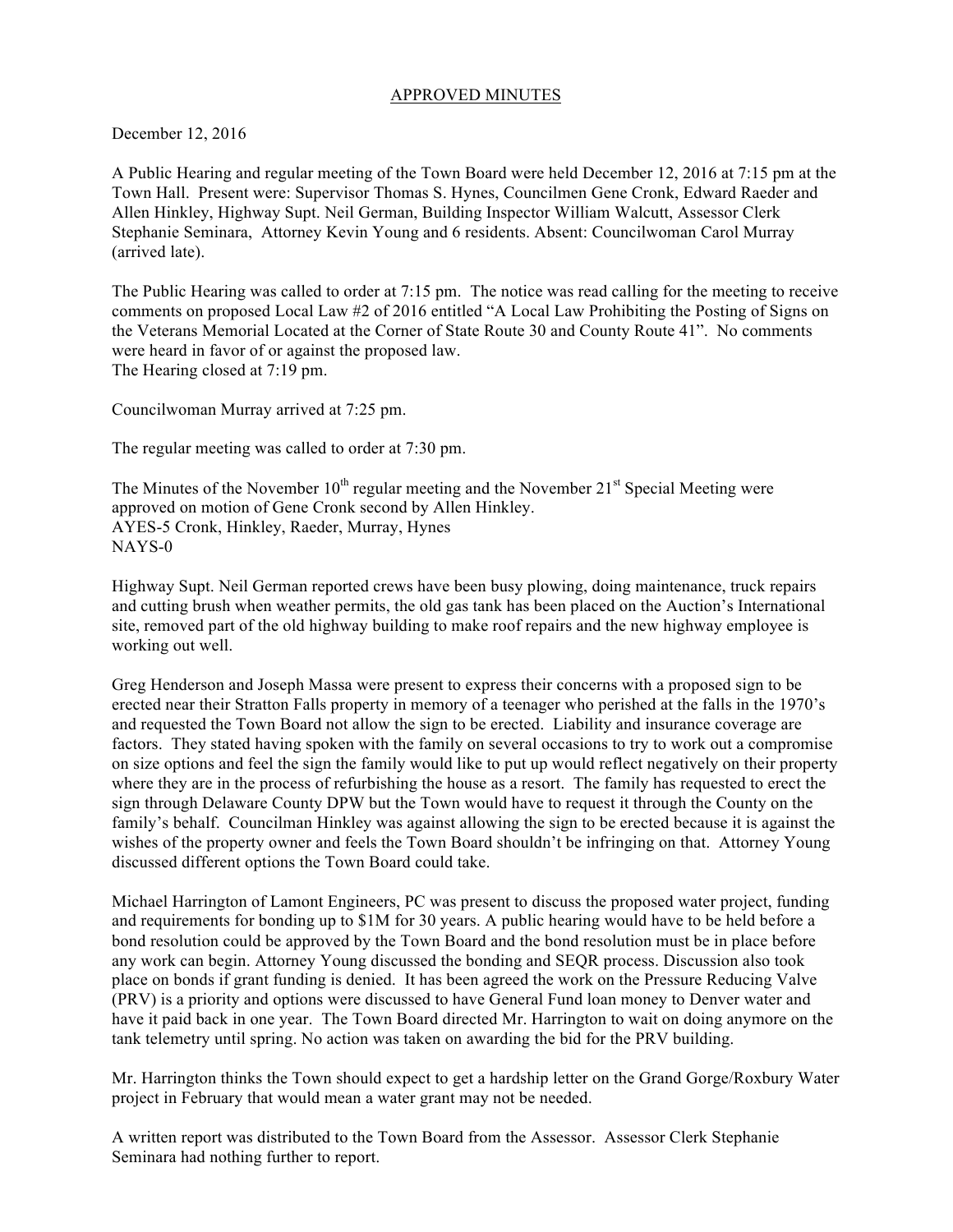Building Inspector William Walcutt reported having been to court on the Dugan Hill matter, Christopher Doyle had begun cleaning out some of the cars on his property but has halted now due to health issues, the old hardware building owned by David Merwin has been condemned due to fire code issues and he has inspected an apartment house owned by Rosa Siltanen per the request of the Roxbury Fire Chief. He also stated NYCDEP is okay with the \$60,000 building permit fee for work to be done on the Grand Gorge Sewer Plant upgrades for electrical, HVAC and plumbing. The Town Board questioned the fee of \$60,000 and inspection responsibility. Mr. Walcutt stated the fee was per the fee schedule and figured as 1% of the total cost of the work. Councilman Cronk disagreed that the Building Inspector could do the inspection of the boilers because he is not certified. Supervisor Hynes also requested the Building Inspector submit a name for Deputy Building Inspector for Town Board approval as specified in his contract to fill in when he's on vacation.

A letter was received from Dennis & Jackie Slater requesting the Town place a 30 mph speed sign on Hubbell Corners Rd. due to the high rate of speeds. No action taken.

A letter was received from the Catskill Mountain Quilters Hall of Fame expressing sincere apologies for hanging their Quilt Show banner at the Veteran's Memorial site in the square.

Rich Davis of the Grand Gorge Community Action Group (GGCAG) has measured the swing heights at the Civic Center playground and found they are 15 inches too high. He has checked into pricing at \$3.50/foot. Councilman Raeder will check the prices at Stamford Farmers Co-Op to see if cheaper. Mr. Davis volunteered to hang new chains when received. The GGCAG community Christmas party will be held at the Civic Center on Dec. 17<sup>th</sup> 2-4:30 pm. Mr. Davis expressed concerns with the cafeteria lock at the Civic Center. Supervisor Hynes stated he will contact Stinson Lock to make repairs.

On motion of Gene Cronk second by Edward Raeder the Town Board approved the Town Clerk's monthly report for November 2016 in the amount of \$2,507.97 (Town Clerk \$1,572.97 and Building Permits \$935.00) AYES-5 Cronk, Raeder, Hinkley, Murray, Hynes NAYS-0

On motion of Carol Murray second by Allen Hinkley the Town Board approved the Supervisor's monthly report for October 2016. AYES-5 Murray, Hinkley, Cronk, Raeder, Hynes NAYS-0

On motion of Gene Cronk second by Edward Raeder the Town Board approved the Assessor's monthly report for November 2016. AYES-5 Cronk, Raeder, Hinkley, Murray, Hynes NAYS-0

On motion of Allen Hinkley second by Gene Cronk the Town Board approved the Building Inspector's monthly report for November 2016. AYES-5 Hinkley, Cronk, Raeder, Murray, Hynes NAYS-0

On motion of Allen Hinkley second by Carol Murray the Town Board approved the water receipts monthly report for November 2016 in the following amounts: Denver \$604.34; Grand Gorge \$290.73 and Roxbury \$512.82. AYES-5 Hinkley, Cronk, Raeder, Murray, Hynes NAYS-0

On motion of Edward Raeder second by Gene Cronk the Town Board approved the Justice Court monthly report for September 2016 in the amount of \$5,782.50 and October 2016 in the amount of \$3,034.00. AYES-5 Raeder, Cronk, Hinkley, Murray, Hynes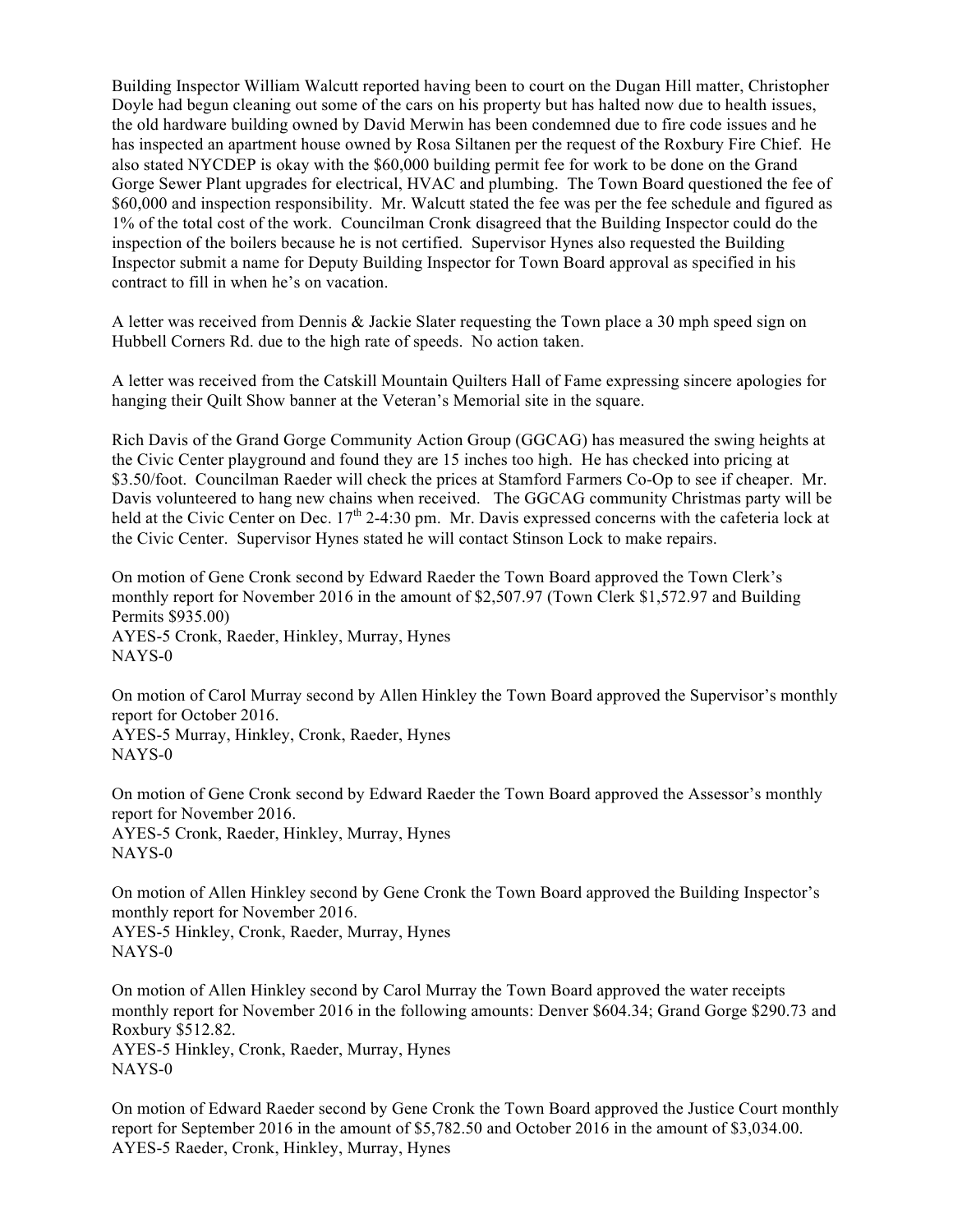NAYS-0

### RESOLUTION #90-SCHEDULE SPECIAL YEAR END MEETING

On motion of Gene Cronk second by Allen Hinkley the following resolution was offered and adopted: "RESOLVED, the Town Board will hold a Special Meeting on December 28, 2016 at 4:00 pm at the Town Hall for the purpose of concluding all business for the year 2016". AYES-5 Cronk, Hinkley, Raeder, Murray, Hynes NAYS-0

## RESOLUTION #91-SCHEDULE 2017 ORGANIZATIONAL MEETING

On motion of Allen Hinkley second by Edward Raeder the following resolution was offered and adopted: "RESOLVED, the Town Board will hold the annual Organizational Meeting on January 3, 2017 at 7:30 pm at the Town Hall".

AYES-5 Hinkley, Raeder, Cronk, Murray, Hynes NAYS-0

#### RESOLUTION #92-REVISE EMPLOYEE HANDBOOK SECTION 807 INSURANCE BUYOUT PAYMENTS

On motion of Allen Hinkley second by Gene Cronk the following resolution was offered and adopted: "WHEREAS, the Town Board of the Town of Roxbury adopted an Employee Handbook on October 13, 2003; and

WHEREAS, the Town Board has revised certain sections of the Employee Handbook on October 25, 2004, January 6, 2014 and December 8, 2014; and

WHEREAS, Section 807 Medical/Dental Insurance Buy-Out states "Method and Form of Payment – Payment of the buy-out will be made in monthly increments, to be included in the first paycheck of each month." and

WHEREAS, the Roxbury Highway Worker's Contract allows for payment of the buy-out to be made in the first two paychecks of each month; and

WHEREAS, the Town Board would like uniformity of buy-out payments to all employees on the buyout;

NOW, THEREFORE BE IT RESOLVED, the Town Board revises Employee Handbook Section 807 Medical /Dental Insurance Buy-Out to read as follows: "Method and Form of Payment – Payment of the buy-out will be made in monthly increments, to be included in the first two paychecks of each month." AYES-5 Hinkley, Cronk, Raeder, Murray, Hynes

NAYS-0

Discussion took place on the proposed Local Law #2 of 2016 that would prohibit posting of signs at the Veterans Memorial site located at the corner of State Route 30 and County Route 41.

# RESOLUTION #93-RESOLUTION OF THE TOWN BOARD FOR THE TOWN OF ROXBURY

In the Matter of the Adoption of Local Law No. 2 of 2016 entitled "A Local Law Prohibiting the Posting of Signs on the Veterans Memorial Site Located at the Corner of State Route 30 and County Route 41". On motion of Allen Hinkley second by Gene Cronk the following resolution was offered and adopted: "WHEREAS, the Town of Roxbury maintains a Veterans Memorial Site located at the corner of State Route 30 and County Route 41; and

WHEREAS, in order to preserve and enhance the aesthetics of property located in the

Town the Town Board determined the necessity of the adoption of a local law to prohibit the posting of signs at the Veterans Memorial Site in order to prohibit the desecration of a Public Monument due to posting of signs on said property; and

WHEREAS, the proposed Law was presented to the Town Board at least 11 days prior to the Special Town Board Meeting on November 21, 2016; and

WHEREAS, the Town Board adopted a resolution on November 21, 2016 scheduling a public hearing on the proposed Law for December 12, 2016; and

WHEREAS, the public hearing on the proposed Local Law was held on December 12, 2016 at the Town Hall; and

WHEREAS, the Town Board reviewed and considered all public comments received on the proposed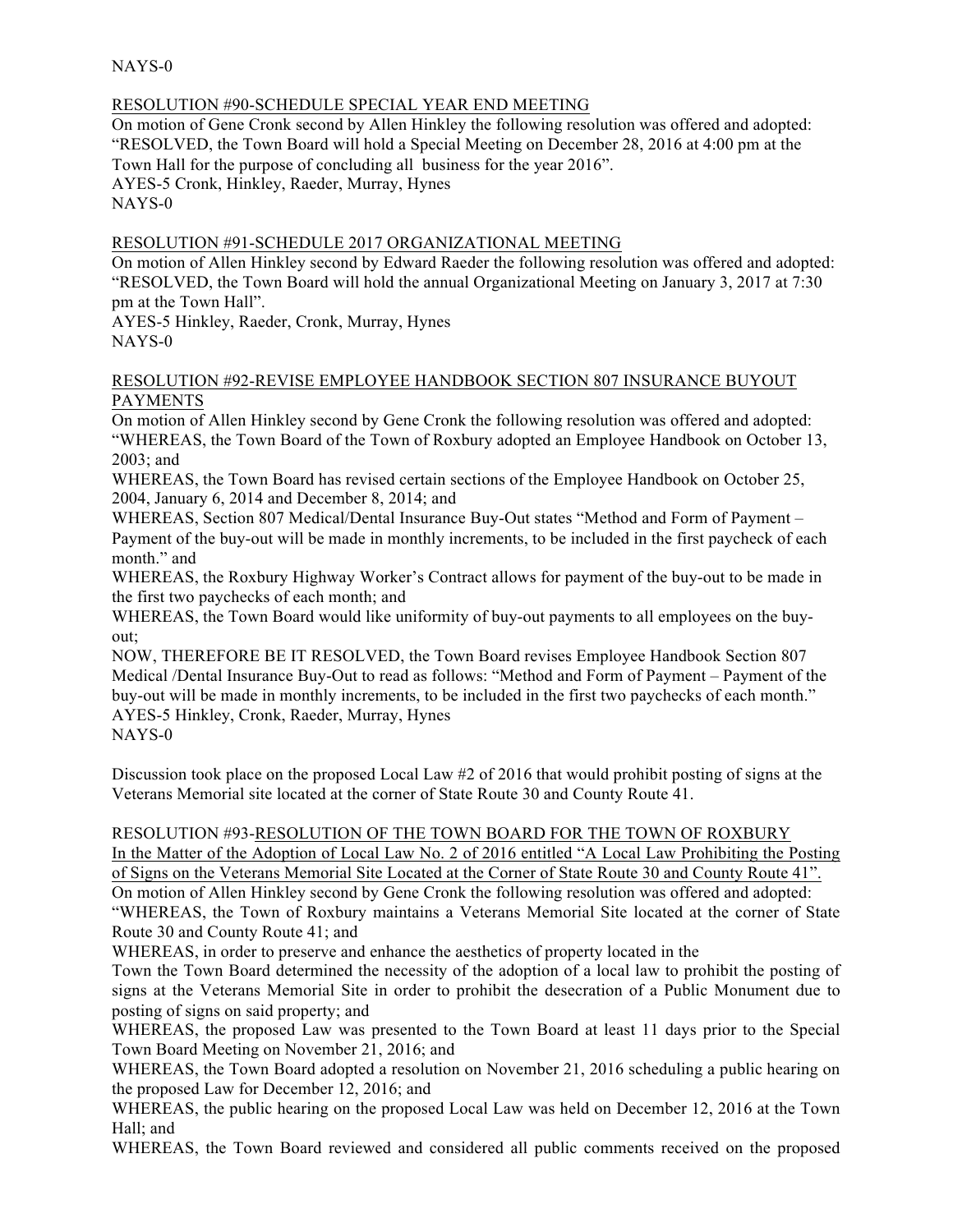Law; and

WHEREAS, the proposed Law was on file for inspection at the Clerk's office prior the hearing and during the public review process; and

NOW THEREFORE, BE IT RESOLVED AS FOLLOWS BY THE TOWN BOARD OF ROXBURY, DELAWARE COUNTY, NEW YORK:

The Town of Roxbury Local Law entitled "A Local Law Prohibiting the Posting of Signs at the Veterans Memorial Site Located at the Corner of State Route 30 and County Route 41", being Local Law No. 2 of 2016 is hereby adopted; and

IT IS FURTHER RESOLVED, that the Town Clerk is hereby directed to take such actions as are necessary to implement this resolution and effect adoption of the Local Law."

WHEREUPON, the Resolution was put to a vote and recorded as follows:

AYES-5 Hinkley, Cronk, Raeder, Murray, Hynes

NAYS-0

Discussion took place on bonding for the Denver Water District improvements.

RESOLUTION #94- In the Matter of the Increase and Improvement of the Facilities of the Denver Water District in the Town of Roxbury, Delaware County, New York at an Estimated Maximum Cost of \$1,000,000 On motion of Carol Murray second by Gene Cronk the Town Board adopted the following Order:

> : : : : : : :

In the Matter of the Increase and Improvement of the Facilities of the Denver Water District in the Town of Roxbury, Delaware County, New York at an Estimated Maximum Cost of \$1,000,000

#### ORDER CALLING PUBLIC HEARING

WHEREAS, the Town Board of the Town of Roxbury, Delaware County, New York, has

duly caused Lamont Engineers, engineers duly licensed in the State of New York, to prepare a Preliminary Engineering Report, dated August 31, 2016, constituting a map, plan and an estimate of cost, pursuant to Section 202-b of the Town Law (the "Report"), relating to the increase and improvement of the facilities of the Town's Denver Water District, consisting of various capital improvements to the facilities of the Denver Water District, including wellfield electrical improvements, pumping and treatment improvements, controls system improvements, pressure reducing valve vault replacement, water main and service replacements, hydrant and valve replacements, storage tank rehabilitation, emergency generators, and various building and site improvements all as more fully described in the Report, which Report is on file in the office of the Town Clerk where it is available for public inspection during normal business hours; and

WHEREAS, the Denver Water District is entirely contained within the Town; and

WHEREAS, the maximum amount proposed to be expended for said increase and improvement is \$1,000,000, which amount shall be allocated and charged as the cost of various capital improvements to the facilities of the Denver Water District, and shall be borne by the Denver Water District; and

WHEREAS, the capital project heretofore described, based on information supplied to the Town Board, has been determined by the Town Board to be a Type II Action pursuant to the regulations of the New York State Department of Environmental Conservation promulgated pursuant to the State Environmental Quality Review Act, the implementation of which will not result in any significant environmental effects; and

WHEREAS, it is now desired to call a public hearing on the question of such increase and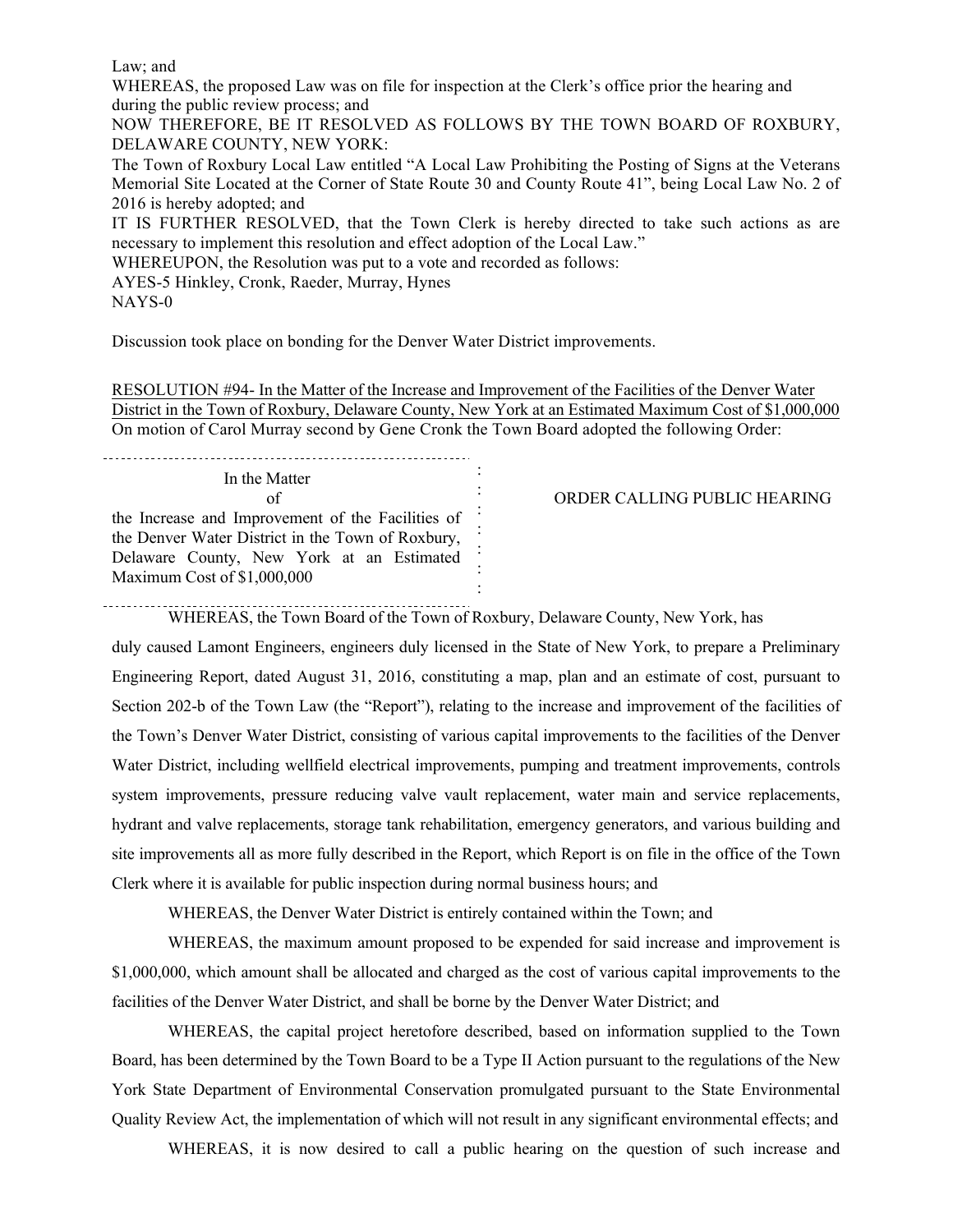improvement of the facilities of the Denver Water District in the manner described above, and to hear all persons interested in the subject thereof, in accordance with the provisions of Section 202-b of the Town Law; NOW, THEREFORE, IT IS HEREBY

ORDERED, by the Town Board of the Town of Roxbury, Delaware County, New York, as follows:

Section 1. A public hearing will be held at the Roxbury Town Hall, in Roxbury, New York, in said Town, on January 3, 2017, at 7:15 o'clock P.M., Prevailing Time, on the question of the increase and improvement of the facilities of the Town's Denver Water District, consisting of various capital improvements to the facilities of the Denver Water District, including wellfield electrical improvements, pumping and treatment improvements, controls system improvements, pressure reducing valve vault replacement, water main and service replacements, hydrant and valve replacements, storage tank rehabilitation, emergency generators, and various building and site improvements, in the Town of Roxbury, Delaware County, New York, in the manner described in the preambles hereof, and to hear all persons interested in the subject thereof, concerning the same, and to take such action thereon as is required or authorized by law.

Section 2. The aforesaid hearing shall be noticed as follows:

#### NOTICE OF PUBLIC HEARING

NOTICE IS HEREBY GIVEN that the Town Board of the Town of Roxbury, Delaware County, New York, will meet at the Roxbury Town Hall, in Roxbury, New York, in said Town, on January 3, 2017 at 7:15 o'clock P.M., Prevailing Time, for the purpose of conducting a public hearing in relation to the proposed increase and improvement of the facilities of the Town's Denver Water District, consisting of various capital improvements to the facilities of the Denver Water District, including wellfield electrical improvements, pumping and treatment improvements, controls system improvements, pressure reducing valve vault replacement, water main and service replacements, hydrant and valve replacements, storage tank rehabilitation, emergency generators, and various building and site improvements, in the Town of Roxbury, Delaware County, New York, all as more fully described in the August 31, 2016 Preliminary Engineering Report of Lamont Engineers, Cobleskill, New York, and including incidental expenses in connection therewith, at an estimated maximum cost of \$1,000,000.

The aforesaid project has been determined by the Town Board to be a "Type II" Action pursuant to the regulations of the New York State Department of Environmental Conservation promulgated pursuant to the State Environmental Quality Review Act, the implementation of which, as proposed, the Town Board has determined will not result in any significant environmental effects.

At said public hearing said Town Board will hear all persons interested in the subject matter thereof.

Section 3. The Town Clerk is hereby authorized and directed to cause a copy of this Notice of Public Hearing to be published once in the *Catskill Mountain News*, the official newspaper, and also to cause a copy thereof to be posted on the sign board of the Town Clerk, such publication and posting to be made not less than ten days, nor more than twenty days, before the date designated for the hearing, and shall constitute the notice required to be given under Section 202-b of the Town Law.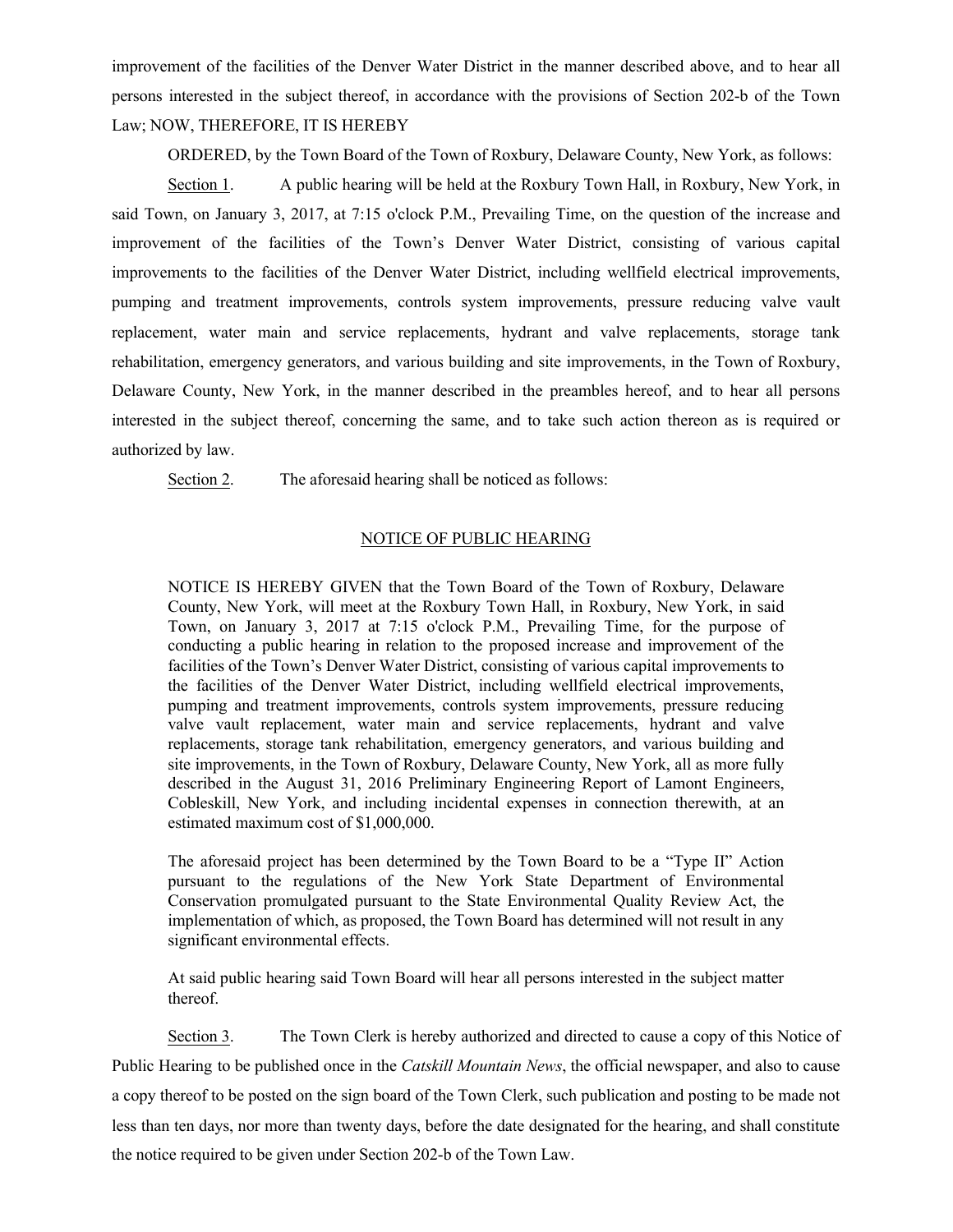Section 4. This order shall take effect immediately.

The question of the adoption of the foregoing resolution was duly put to a vote on roll call, which resulted as

| follows: | Carol Murray, Councilwoman  | <b>VOTING</b> | AYE        |
|----------|-----------------------------|---------------|------------|
|          | Gene Cronk, Councilman      | <b>VOTING</b> | <b>AYE</b> |
|          | Edward Raeder, Councilman   | <b>VOTING</b> | <b>AYE</b> |
|          | Allen Hinkley, Councilman   | <b>VOTING</b> | AYE        |
|          | Thomas S. Hynes, Supervisor | <b>VOTING</b> | AYE        |

#### RESOLUTION #95-DENVER WATER PROJECT SEQR TYPE II ACTION

On motion of Edward Raeder second by Allen Hinkley the following resolution was offered and adopted:

"WHEREAS, the Town Board of the Town of Roxbury has determined the necessity of a project named Denver Water District Water System Improvements Project to repair and replace critical water system infrastructure of the Denver Water District; and

WHEREAS, said Denver Water District Water System Improvements Project is subject to the requirements of the New York State Environmental Quality Review Act (6 NYCRR Part 617) and regulations enacted pursuant thereto; and

WHEREAS, the Town Board has carefully considered the likely environmental impacts of the Denver Water District Water System Improvements Project;

THEREFORE BE IT RESOLVED by the Town Board of the Town of Roxbury that the Denver Water District Water System Improvements is a Type II Action pursuant to SEQR and no further environmental review is required".

AYES-5 Raeder, Hinkley, Cronk, Murray, Hynes NAYS-0

#### RESOLUTION #96-COMMUNITY KITCHEN GRANT #C1000672

On motion of Gene Cronk second by Edward Raeder the following resolution was offered and adopted:

"WHEREAS, the Town of Roxbury Town Board acknowledges receipt of grant #C1000672 from the NYS Department of State; and

WHEREAS, these funds will be issued for the purposes of developing a Community Kitchen in Kirkside Park; and

WHEREAS, the Town of Roxbury Town Board also appoints the MARK Project, Inc. to administer the grant and conduct project oversight;

NOW, THEREFORE BE IT RESOLVED the Town of Roxbury Town Board authorizes the Town Supervisor, Thomas S. Hynes to serve as the signatory on any and all grant related documents."

AYES-5 Cronk, Raeder, Hinkley, Murray, Hynes NAYS-0

#### RESOLUTION #97-ADOPT LIMITED ENGLISH PROFICIENCY PLAN (LEP)

On motion of Allen Hinkley second by Gene Cronk the following resolution was offered and adopted:

"WHEREAS, organizations receiving Federal financial assistance for projects are required to adopt a Limited English Proficiency (LEP Plan; and

WHEREAS, the LEP Plan will direct Town employees who need to assist residents with limited English skills requiring Town of Roxbury services; and

WHEREAS, the Town of Roxbury receives Federal financial assistance for projects as needed (ie: loans from USDA-Rural Development, etc.);

NOW, THEREFORE BE IT RESOLVED, the Town Board, Town of Roxbury adopts a Limited English Proficiency (LEP) Plan that will assist residents with limited English skills, on a case to case basis, in obtaining services from the municipality."

AYES-5 Hinkley, Cronk, Raeder, Murray, Hynes NAYS-0

It was reported Judge Gockel will be the only Judge for the period of January – April.

The Town Board received word that Jill Ribich has resigned as Planning Board alternate/Secretary effective 12/8/16. The Town Board will await a recommendation from the Planning Board for appointment.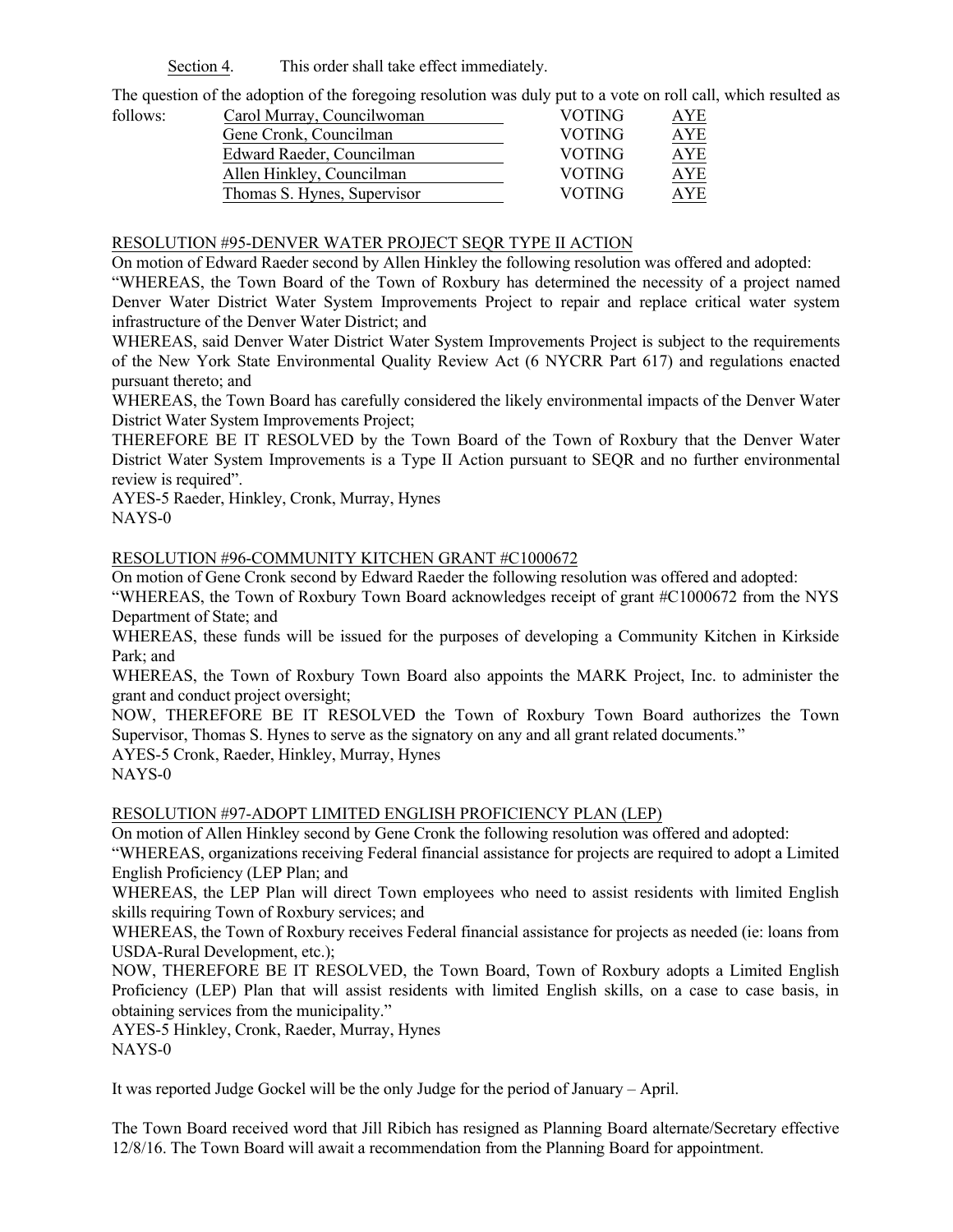The Town Board discussed the roof repairs needed on the old Highway garage. The Highway Dept. has removed much of the damaged area. A quote was received from Douglas Cronk to make the necessary repairs in the amount of \$2,300 for labor and materials.

### RESOLUTION #98-ACCEPT QUOTE FOR GARAGE REPAIRS

On motion of Allen Hinkley second by Edward Raeder the following resolution was offered and adopted: "RESOLVED, the Town Board accepts the quote of Douglas Cronk, in the amount of \$2,300 for repairs needed at the old highway garage."

AYES-4 Hinkley, Raeder, Murray, Hynes NAYS-0 ABSTAIN-1 Cronk (relative to contractor)

Attorney Kevin Young distributed and discussed the report on NYC DEP land purchases showing where more land has been purchased in Delaware County than elsewhere due to lower land prices and also discussed a moratorium on DEP land purchases. DEP is expected to do another study on the impact of the sales on each community and will not solicit purchasing land in some communities.

### RESOLUTION #99-RESOLUTION BY THE TOWN BOARD OF THE TOWN OF ROXBURY REQUESTING THAT THE NYCDEP EXTEND ITS LAND ACQUISITION MORATORIUM TO INCLUDE THE TOWN OF ROXBURY

On motion of Allen Hinkley second by Gene Cronk the following resolution was offered and adopted: "WHEREAS, the New York City Department of Environmental Protection ("NYCDEP") has implemented a Land Acquisition Program ("LAP") in the watershed of the New York City water supply as part of a comprehensive watershed protection program intended to protect the City's water supply by reserving open space and prohibiting residential and/or commercial development by future generations; and

WHEREAS, of the thirty-one (31) towns participating in the LAP, fifteen (15) of those towns are located in the County of Delaware; and

WHEREAS, during the time period from January 1, 2010 to date, 2,698 acres in the Town of Roxbury have been acquired by the NYCDEP; and

WHEREAS, during the period from January 1, 2010 to date, the NYCDEP has acquired 1,667 acres in the Town of Windham located in Greene County and 1,886 acres in the Town of Bovina located in Delaware County; and

WHEREAS, the NYCDEP has instituted a voluntary moratorium on active solicitation of land acquisition in the Towns of Windham and Bovina in order to take time to evaluate the impacts on these communities from the continued land acquisition; and

WHEREAS, Delaware County has requested that NYCDEP consider placing a temporary moratorium on solicitation, as well, in the Towns of Roxbury, Walton and Kortright, all of which are located in Delaware County in order to take time to complete their impact evaluation; and

WHEREAS, it is the desire of the Town Board of the Town of Roxbury that the NYCDEP place a temporary moratorium on the solicitation of land within the Town of Roxbury; and

WHEREAS, a moratorium on solicitation, however, will not preclude the NYCDEP from responding to inquiries from property owners desiring to have their land purchased by the NYCDEP;

NOW, THEREFORE, BE IT RESOLVED THAT the Town Board officially requests that the NYCDEP institute a voluntary moratorium upon its solicitation of land under its Land Acquisition Program within the borders of the Town of Roxbury, County of Delaware, State of New York pending completion of their impact evaluation."

WHEREUPON, the Resolution was put to a vote and recorded as follows:

AYES-5 Hinkley, Cronk, Raeder, Murray, Hynes NAYS-0

# RESOLUTION #100- RESOLUTION BY THE TOWN BOARD OF THE TOWN OF ROXBURY THAT IT WILL NOT SEEK AUTHORIZATION FROM THE COUNTY TO PLACE A PLAQUE ON COUNTY PROPERTY NEAR STRATTON FALLS

On motion of Allen Hinkley second by Edward Raeder the following resolution was offered and adopted: